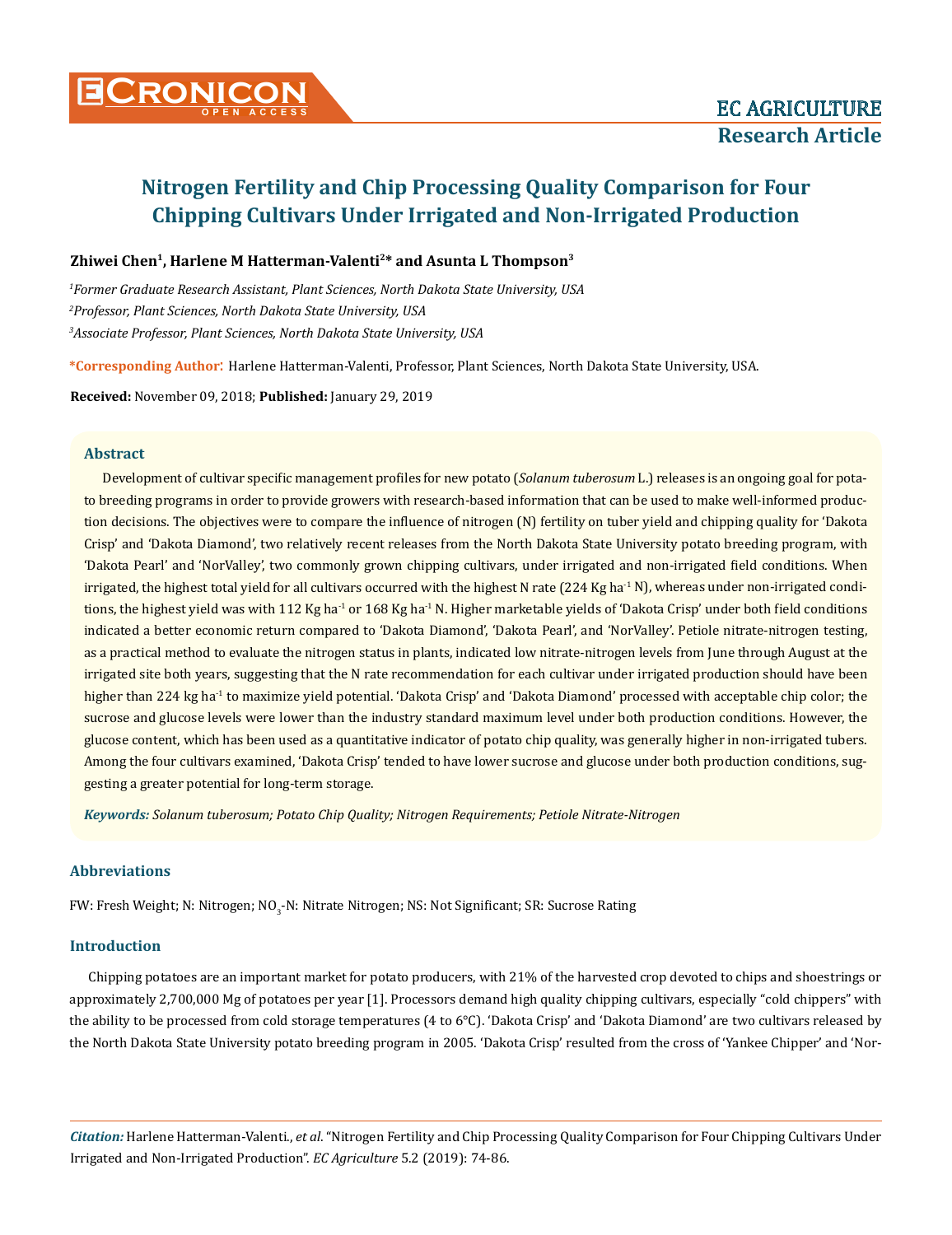chip' and produces round to oblong tubers with a high yield potential. 'Dakota Diamond' resulted from the cross of ND4103-2 and 'Dakota Pearl' and produces round tubers with exceptionally high yield.

Among the 16 essential plant nutrients, nitrogen (N) is a macronutrient and the main component impacting potato yield and quality [2]. Nitrogen demand in a potato crop depends primarily on the length of the growing season and the cultivar being grown [3]. Adequate nitrogen may also help suppress the development of some diseases such as early blight and its associated yield loss. However**,** heavy applications of N may stimulate excessive vegetative growth [4]. This kind of excessive vegetation, resulting from over application of N is not economical, may also delay tuber bulking, and subsequently may lower yields. Additionally, some tuber characteristics, such as low specific gravity and high tuber nitrate (NO<sub>3</sub>-N) concentration are more prevalent when fertilization exceeds the N requirement for maximum tuber yield [5]. Specific management strategies with regard to nitrogen requirements and application timing are not clearly defined for 'Dakota Crisp' and 'Dakota Diamond'. In addition, potatoes produced under irrigated and non-irrigated production may have different N requirements. The N fertilization strategy of these new cultivars needs to be addressed in order to maximize yield and tuber quality.

Nutrient monitoring based on petiole NO<sub>3</sub>-N analysis is a valuable tool to maximize N use efficiency and reduce NO<sub>3</sub>-N leaching to groundwater [6]. Petiole testing for NO<sub>3</sub>-N is also a very practical method to determine the nutrient status of plants and the critical nutrient range for specific cultivars [7]. Thus, monitoring petiole NO<sub>3</sub>-N throughout the growing season can be used as an indirect measurement of soil N availability and other factors influencing plant N uptake, growth, and yield. The profile of petiole NO<sub>3</sub>-N associated with different N rates is very helpful in understanding N demand of a new cultivar.

Nitrogen is a phloem-mobile nutrient that can move to tubers at harvest [8]. Thus, N management may also affect sugar and starch content of tubers. Chemical maturity monitoring, which was developed to measure the "chemical maturity" of potatoes in the field, is based on sugar concentrations [9]. Concentrations of sucrose and reducing sugars, more specifically glucose, have been used as quantitative indicators of potato acceptability for chipping [10-12]. Chip color should be acceptable if the glucose content is 0.40 mg/g fresh weight (FW) or less, accompanied with a sucrose rating (SR) of 1.5 mg/g FW or less [13]. This standard is also suggested to determine an optimal harvest time to minimize accumulation of reducing sugar in long-term storage. Besides high yield potential, 'Dakota Crisp' and 'Dakota Diamond' were selected for their potential to resist cold-sweetening in low (5.5 to 7.7°C) temperature storage. The determination of sucrose content at maturity may aid potato breeders in developing potentially superior storage potato cultivars for processing [14].

#### **Objectives of the Study**

The objectives of this study were to evaluate N fertilization, N status during the growing season and the influence of the nitrogen management strategy on the processing quality for 'Dakota Crisp' and 'Dakota Diamond' in comparison to the commercial standards of 'Dakota Pearl' and 'NorValley' under irrigated and non-irrigated conditions.

#### **Materials and Methods**

Field trials were conducted during 2004 and 2005 at the Northern Plains Potato Growers Association Irrigated Research site, near Tappen, ND, on an Arvilla sandy loam soil (sandy, mixed, frigid Calcic Hapludoll), and at the North Dakota Agricultural Experiment Station research site near Prosper, ND, on a Perella-Bearden silty clay loam (Perella: fine-silty, mixed, superactive Typic Endoaquoll; Bearden: fine-silty, mixed, superactive, frigid Aeric Calciaquoll) for the non-irrigated study.

At each site, the experimental design was as a randomized complete block with four replicates. Treatments included a factorial arrangement of three nitrogen rates (112, 168 and 224 Kg ha<sup>-1</sup>) and four potato cultivars (Dakota Crisp, Dakota Diamond, Dakota Pearl, and NorValley) at both sites. Plots consisted of four rows, 0.9m wide and 15.24m in length the first year, reduced to 9.14m in length the second year. Seed pieces were planted on 8 May and 28 May, 2004, and on 3 May and 23 May, 2005, for the irrigated and non-irrigated sites, respectively.

*Citation:* Harlene Hatterman-Valenti., *et al*. "Nitrogen Fertility and Chip Processing Quality Comparison for Four Chipping Cultivars Under Irrigated and Non-Irrigated Production". *EC Agriculture* 5.2 (2019): 74-86.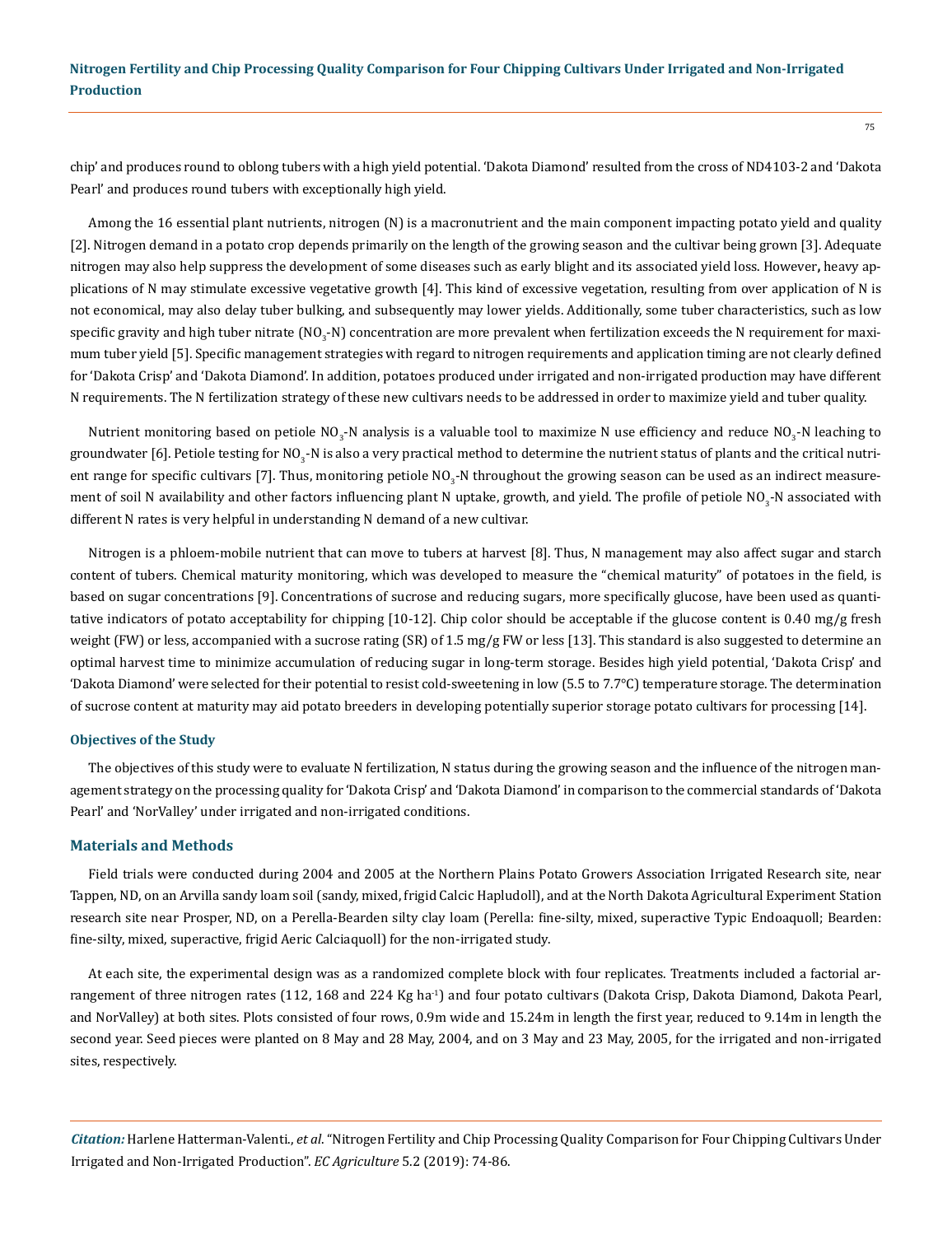#### **Fertilizer treatments**

For the irrigated site, liquid fertilizers (10-34-0) and (28-0-0) were applied at planting to all plots to supplement residual N from the soil test to achieve 78 Kg ha<sup>-1</sup>N for all treatments. Additional N amounts of 34, 45, and 78 Kg ha<sup>-1</sup>N were side dressed using liquid fertilizer (28-0-0) during cultivation on June 14 for the low, medium, and high N rate treatments, respectively. The remaining N was applied over the row using granular urea (46-0-0) at four timings (7, 14, 20, and 27 July) at rates of 0, 11, and 17 Kg ha<sup>-1</sup> N for the low, medium, and high nitrogen rates, respectively. Irrigation water was applied immediately following each urea application in order to reduce volatilization losses.

For the non-irrigated site, the initial N application was  $15.7$  Kg ha<sup>-1</sup> using liquid fertilizer (10-34-0). This plus the residual soil N resulted in 68 Kg ha<sup>-1</sup> N available at planting. The remaining amounts for each of the three N rates (112, 168, and 224 Kg ha<sup>-1</sup>) were side dressed using urea (46-0-0) during cultivation. Phosphorus (P) and potassium (K) were applied as liquid fertilizer at planting following North Dakota State University Extension recommendations based on soil test results for both years [15].

#### Petiole NO<sub>2</sub>-N

Weekly petiole samples of the fourth leaf from the top of the main stem were randomly collected starting 60d after planting until tuber maturation. A total of 10 petioles were collected from each plot at each sampling date. Leaflets were removed from petioles prior to being placed into a cooler and transported to the laboratory at Fargo, ND. Petioles were dried at 60°C and ground in a Wiley mill (Thomas Scientific, Swedesboro, NJ) to pass through a 20 mesh sieve. The trans-nitration by the salicylic acid method [16] was used to determine the petiole NO $_3$ -N content of samples collected.

### **Yield assessment**

The middle two rows of each plot were harvested approximately 21 days after the vine desiccant application of diquat dibromide at 1.06 Kg ai ha-1 (Reglone, Syngenta, Greensboro, NC). Total yield, tuber size, and tuber numbers per plot were determined from the plot harvested sample using a programmable electronic weight sizer located at the USDA Potato Storage Research site at East Grand Forks, MN. Tubers were graded according to the U.S. standards for grades of potatoes for chipping [17]. Tubers less than 113g are undesirable for chipping and often not paid for by processors because of their small size.

#### **Chip color measurement**

Samples from each plot were collected the same day of harvest at both sites to test for tuber sucrose and glucose levels, and chip color at harvest. Tubers from each sample were cut in half lengthwise (bud to stem end). One-half of each tuber was used for sugar extraction and the remaining half for processing into chips. Only the second and third full slices (1 - 2 mm thick) from the center of each tuber were used to make up the 16 chips used for visual color rating and instrumental measurements (Agtron Process Analyzer, Agtron Inc, Reno, NV). All tuber slices were rinsed in tap water and fried in corn oil at 185°C until bubbling ceased 2 - 3 minutes later. Each slice received a visible score for color using a scale of 1 - 10 (light to dark), at one unit intervals according to the Color Reference Standard for potato chips (courtesy of B.L. Thomas, B.L. Thomas and Associates, Cincinnati, OH, and Snack Food Association, Arlington, VA). For the second chip color assessment, reference reflectance disks were used to calibrate the Agtron instrument before measurement (Agtron value 0=black and Agtron value 90 = white). Each sample was crushed and placed in a cuvette for agtron value determination utilizing reflectance spectrophotometry. A visible rating score of 4 or less was considered an acceptable chip color value by industry standards [18]. An Agtron reading of 50 or greater was considered an acceptable chip color [9]. The Agtron value for chip color was divided into more detailed categories: excellent  $> 60$ , acceptable 56 to 60, marginal 50 to 55, and rejected  $< 50$  [9,20].

#### **Sugar level measurement**

The remaining one-half of each tuber from the chip color measurement was used for sugar using a modified procedure developed by Sowokinos [21]. In this procedure, one-half of each tuber per sample was cored to remove approximately a 25-g piece from each tuber until a total sample weight of 200g (± 0.2g) was obtained. The 200 g sample was added to a juicer (Acme Model #6001) with 150 ml diluted phosphate buffer, pH 7.2 (pH value was adjusted with solid NaOH, 1:1 diluted buffer with super-Q water, and stored in a cooler at 4°C

*Citation:* Harlene Hatterman-Valenti., *et al*. "Nitrogen Fertility and Chip Processing Quality Comparison for Four Chipping Cultivars Under Irrigated and Non-Irrigated Production". *EC Agriculture* 5.2 (2019): 74-86.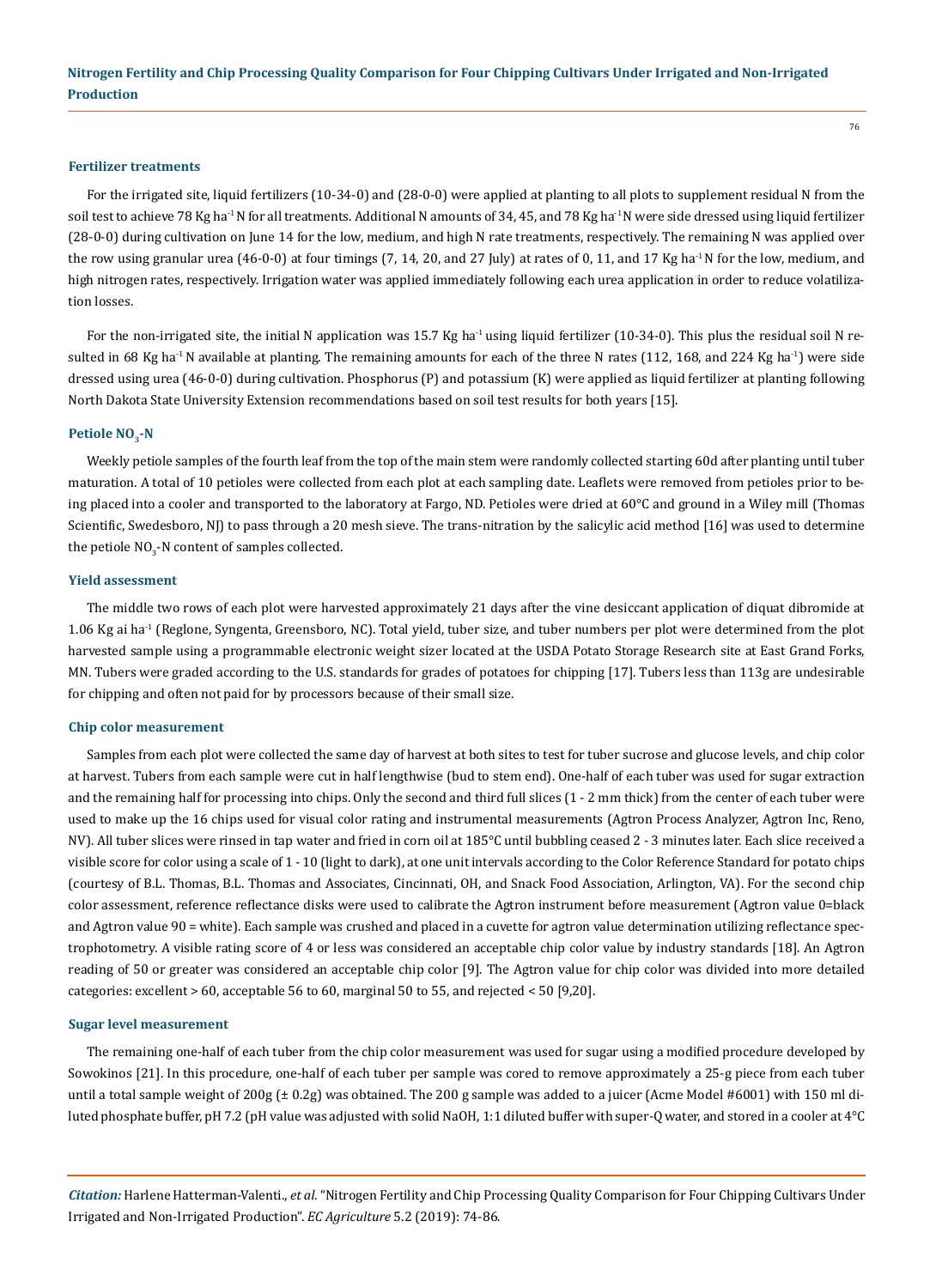near the juicer). After solution extraction, diluted phosphate buffer was added in order to bring the final volume to 275 ml. Measurements of sucrose and glucose were made with the YSI Model 2700 Industrial Sugar Analyzer (Yellow Spring Instrument Co., Inc., Yellow-Springs, OH). Three consecutive readings were taken and averaged to determine the concentration of sucrose and glucose for each sample

### **Statistical analysis**

Data from each location (non-irrigated and irrigated) were analyzed individually in order to provide cultivar specific management information for the potato producers in the different production systems. All data were subjected to analysis of variance, and treatment means were compared where appropriate using the Fisher's protected least significant difference test ( $P \le 0.05$ ) using SAS version 9.2 software (SAS Institute, Inc., Cary, NC).

### **Results and Discussion**

Environmental conditions (temperature and precipitation) experienced at both the irrigated and non-irrigated locations were extremely different during 2004 and 2005 and contributed to varied potato production responses. Thus, data from each year were tested for homogeneity to determine whether to analyze separately under the variable environmental conditions.

### **Irrigated site**

The F test for homogeneity indicated that yield data among years were not homogeneous, thus data were separately analyzed. The average total yield and marketable yield was lower in 2004 compared to 2005. Multiple storms with precipitation greater than 20 mm during May 2004 and lower average temperatures for May through August (19 to 21°C) compared to the 30 yr average [22] contributed to the lower total and marketable yield in 2004 compared to 2005 when more favorable growing conditions occurred.

In 2004, the interaction between cultivar and nitrogen rate was not significantly different for total and marketable yields. The main factors of cultivar and nitrogen rate had a significant influence on tuber total yield and marketable yield. Averaged over nitrogen rates, 'Dakota Diamond' had greater total yield than the other three cultivars (Table 1). However, 'Dakota Crisp' had the greatest marketable yield followed by 'NorValley'. 'Dakota Diamond' and 'Dakota Pearl' had the lowest marketable yields. The late maturity characteristic of 'Dakota Diamond' tubers may have contributed to the high portion of unmarketable tubers, especially under insufficient N supply. The highest marketable yield of 'Dakota Crisp' suggests higher economic return potential under similar input conditions. 'Dakota Pearl' had the lowest total and marketable yields  $(31.3 \text{ and } 14.9 \text{ T} \text{ ha}^{-1})$ , respectively).

| <b>Cultivar</b>                | <b>Total vield</b> |        | Marketable yield  |                         |
|--------------------------------|--------------------|--------|-------------------|-------------------------|
|                                | 2004               | 2005   | 2004              | 2005                    |
| ------------------------------ |                    | -t/ha- |                   | ----------------------- |
| Dakota Crisp                   | 32.4 bc*           | 43.2   | 21.0a             | 36.7 a                  |
| Dakota Diamond                 | 36.1 a             | 42.3   | 14.5c             | 34.4 a                  |
| Dakota Pearl                   | 31.3 c             | 41.1   | 14.9c             | 28.2 <sub>b</sub>       |
| NorValley                      | 33.7 b             | 42.7   | 18.0 <sub>b</sub> | 34.3 a                  |
| P-Value                        | ${}_{0.001}$       | 0.873  | ${}_{0.001}$      | 0.017                   |
| LSD                            | 1.5                | NS     | 1.7               | 5.2                     |

*Table 1: Effect of cultivar on total and marketable yield averaged over nitrogen rates at the irrigated site for 2004 and 2005, Tappen, ND. \*Means within a column followed by the same letter are not different at p = 0.05 for Fisher's Protected LSD test.*

*Citation:* Harlene Hatterman-Valenti., *et al*. "Nitrogen Fertility and Chip Processing Quality Comparison for Four Chipping Cultivars Under Irrigated and Non-Irrigated Production". *EC Agriculture* 5.2 (2019): 74-86.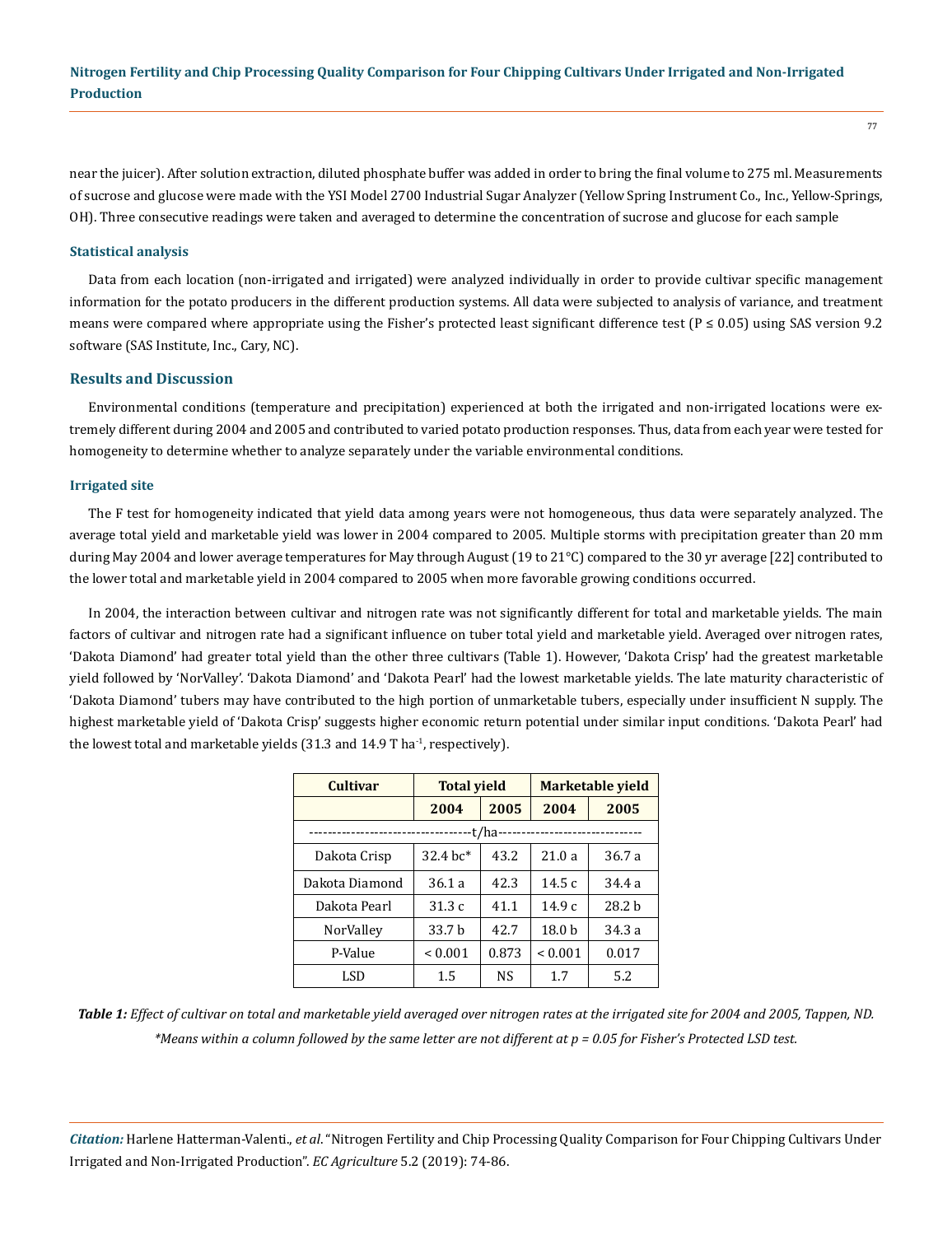In 2004, the total yield and marketable yield averaged over cultivar increased as N rate increased with the highest total and market yield at 36.4 and 20.2 T ha-1, respectively (Table 2). The lack of a sigmoidal yield response to increasing N rates suggested that an optimum N rate was not reached. Under these growing conditions, the N rate recommendation for all four cultivars would have been above 224 kg ha<sup>-1</sup> to maximize tuber yields.

| N rate                | <b>Total yield</b> |                   | Marketable yield |                   |
|-----------------------|--------------------|-------------------|------------------|-------------------|
|                       | 2004               | 2005              | 2004             | 2005              |
| $Kg$ ha <sup>-1</sup> | -t/ha-<br>.        |                   |                  |                   |
| 112                   | 30.2 $c^*$         | 38.0 b            | 13.0c            | 27.7 <sub>b</sub> |
| 168                   | 33.6 b             | 41.3 <sub>b</sub> | 18.1 b           | 32.1 <sub>b</sub> |
| 224                   | 36.4 a             | 47.7 a            | 20.2a            | 40.2a             |
| P-Value               | ${}_{0.001}$       | ${}_{0.001}$      | ${}_{0.001}$     | ${}_{0.001}$      |
| LSD                   | 1.3                | 4.5               | 1.5              | 4.5               |

*Table 2: Effect of N rate on total yield and marketable yield averaged over cultivars, at the irrigated site for 2004 and 2005, Tappen, ND. \*Means within a column followed by the same letter are not different at p = 0.05 for Fisher's Protected LSD test.*

In 2005, the interaction between cultivar and nitrogen rate was not significant for total and marketable yields. The main factor of cultivar also did not significantly influence tuber total yield, but cultivars did influence tuber marketable yields (Table 1). Cultivars Dakota Crisp, Dakota Diamond and NorValley had similar marketable yield (≥ 34.3 T ha-1), while Dakota Pearl had a lower marketable yield. 'Dakota Pearl's' lowest marketable yield for both years under irrigated conditions suggested that it has a lower yield potential in comparison to 'Dakota Crisp', 'Dakota Diamond', or 'NorValley'.

The main factor of N rate had a significant effect on both total and marketable yields in 2005 (Table 2). Again the highest N rate had the highest total and marketable yield (47.7 and 40.2 T ha<sup>-1</sup>, respectively) while the lower N rates of 112 and 164 kg ha<sup>-1</sup> had similarly lower total and marketable yields. Therefore, even under the more favorable growing conditions in 2005, N rates higher than 224 kg ha<sup>-1</sup> may have increased tuber yields for all four cultivars.

### **Specific gravity**

The F test for homogeneity indicated that specific gravity data for 2004 and 2005 were homogeneous, thus data were combined across years. The main factor of cultivar had significant influence on tuber specific gravity with the highest specific gravity for 'Dakota Diamond' (Table 3). 'Dakota Pearl' and 'NorValley' had similar but lower specific gravity compared to 'Dakota Diamond', while 'Dakota Crisp' had the lowest specific gravity. However, all four cultivars had specific gravity higher than 1.080, the minimum industry standard for most northern production [23]. Nitrogen rate did not influence tuber specific gravity, with similar values for all N rates (data not shown). Belanger., *et al.* [5] reported that specific gravities decreased as nitrogen rate increased for 'Russet Burbank' and 'Shepody'. They concluded that the risk of low specific gravity is greater when fertilization exceeds the N requirement for tuber maximum yield. However, the highest N rate (224 kg ha<sup>-1</sup>) in this study resulted in a yield increase, suggesting that the N requirement for each cultivar was not exceeded, thus greater tuber dry matter accumulation as N rate increased.

*Citation:* Harlene Hatterman-Valenti., *et al*. "Nitrogen Fertility and Chip Processing Quality Comparison for Four Chipping Cultivars Under Irrigated and Non-Irrigated Production". *EC Agriculture* 5.2 (2019): 74-86.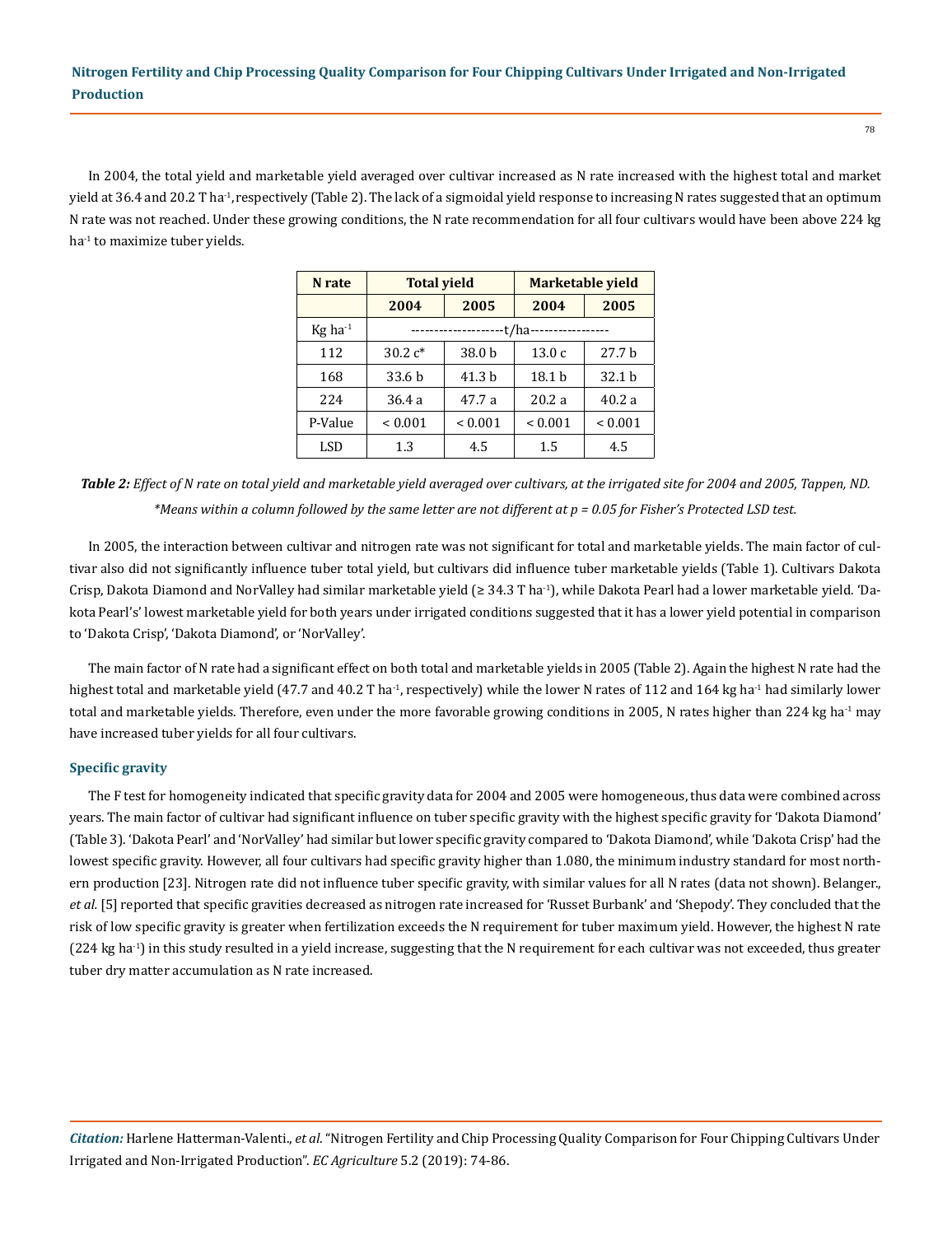| <b>Cultivar</b> | <b>Specific Gravity</b> |                    |  |
|-----------------|-------------------------|--------------------|--|
|                 | <b>Irrigated</b>        | Non-irrigated      |  |
| Dakota Crisp    | $1.083c*$               | 1.085 <sub>b</sub> |  |
| Dakota Diamond  | 1.097a                  | 1.094a             |  |
| Dakota Pearl    | 1.087h                  | 1.091a             |  |
| NorValley       | 1.088 <sub>b</sub>      | 1.086 <sub>b</sub> |  |
| P-Value         | 0.003                   | ${}_{0.001}$       |  |
| LSD             | 0.004                   | 0.003              |  |

*Table 3: Effect of cultivar on specific gravity, averaged over nitrogen rates and across years, for the irrigated site, Tappen, ND and averageover nitrogen rates in 2005 at the non-irrigated site, Prosper, ND.*

*\*Means within a column followed by the same letter are not different at p = 0.05 for Fisher's Protected LSD test.*

### **Petiole nitrate-nitrogen level**

Petiole testing for NO $_3$ -N is a very practical method to determine the nutrient status of potato plants. Weekly petiole tests enable growers to supplement N when values drop below desired levels. However, with predetermined N inputs, petiole testing was monitored to help explain yield and chip quality results.

Petiole NO<sub>3</sub>-N levels varied throughout both growing seasons, and were very low for all cultivars during 2004, while in 2005, the petiole NO $_3$ -N levels were much higher, which was consistent with the yield performance (Figure 1 and 2). In both years, the trends of petiole nitrate-nitrogen levels were similar with a large decline at 67 days after planting for every cultivar. At each sampling time, there was no significant difference for petiole NO<sub>3</sub>-N levels among cultivars. The similar petiole NO<sub>3</sub>-N pattern among cultivars suggested that the same nitrogen management strategy could apply for these four cultivars in order to maximize yields. 'Dakota Diamond' had the lowest petiole nitrate nitrogen levels of in both years compared to other cultivars, which was attributed to its late maturity characteristics. The lower percentage of marketable yields of 'Dakota Diamond' also reinforced the N uptake pattern with less N uptake during the early season compared to other cultivars.



*Figure 1:* The petiole NO3-N levels during growth season of 'Dakota Crisp', 'Dakota Diamond', 'Dakota Pearl' and 'NorValley' (A, B, C, D, respectively) in 2004 for the irrigated site, Tappen, ND.

*Citation:* Harlene Hatterman-Valenti., *et al*. "Nitrogen Fertility and Chip Processing Quality Comparison for Four Chipping Cultivars Under Irrigated and Non-Irrigated Production". *EC Agriculture* 5.2 (2019): 74-86.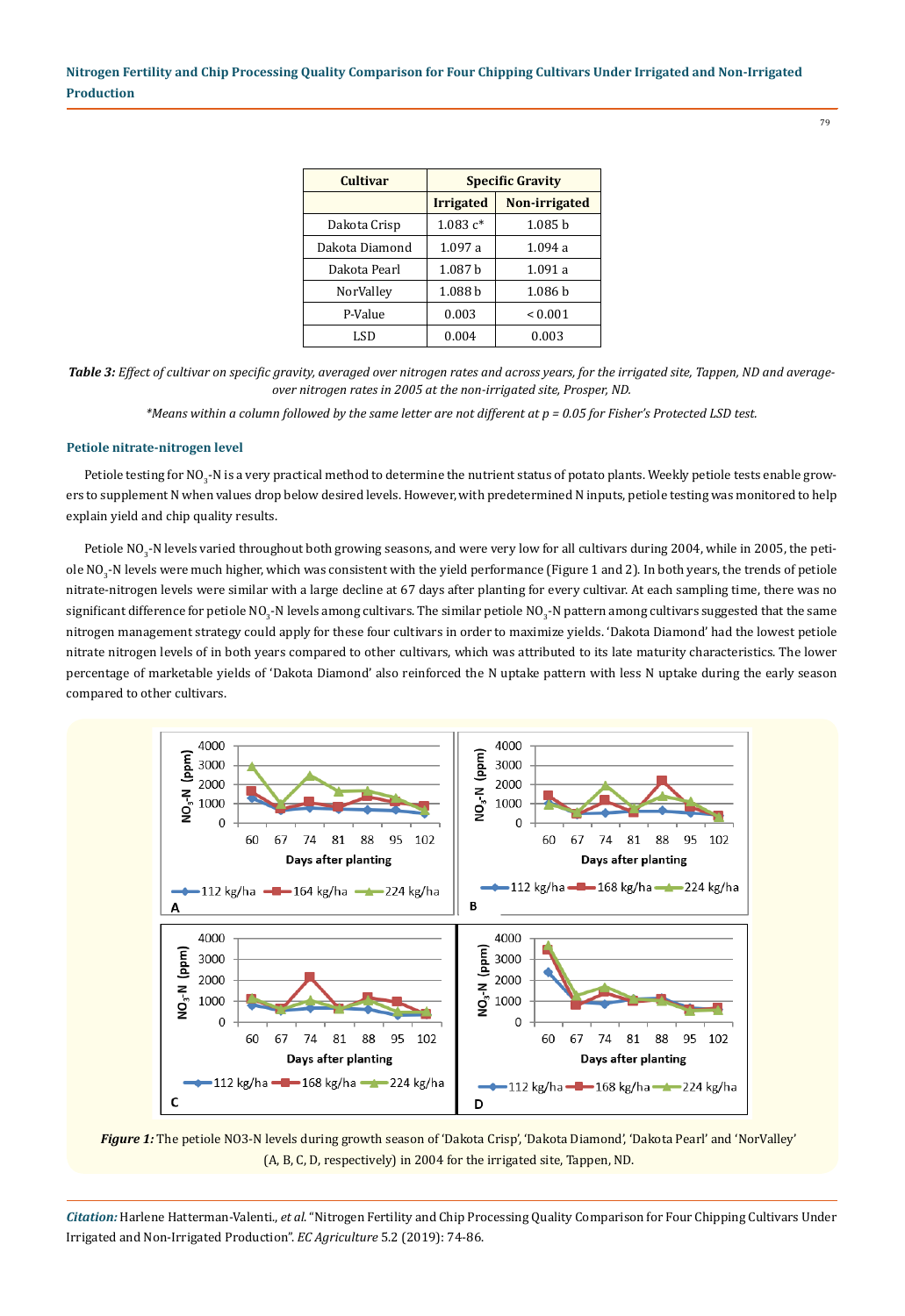$80$ 



*Figure 2:* The petiole NO3-N levels during growth season of 'Dakota Crisp', 'Dakota Diamond', 'Dakota Pearl' and 'NorValley' (A, B, C, D, respectively) in 2005 for the irrigated site, Tappen, ND.





*Citation:* Harlene Hatterman-Valenti., *et al*. "Nitrogen Fertility and Chip Processing Quality Comparison for Four Chipping Cultivars Under Irrigated and Non-Irrigated Production". *EC Agriculture* 5.2 (2019): 74-86.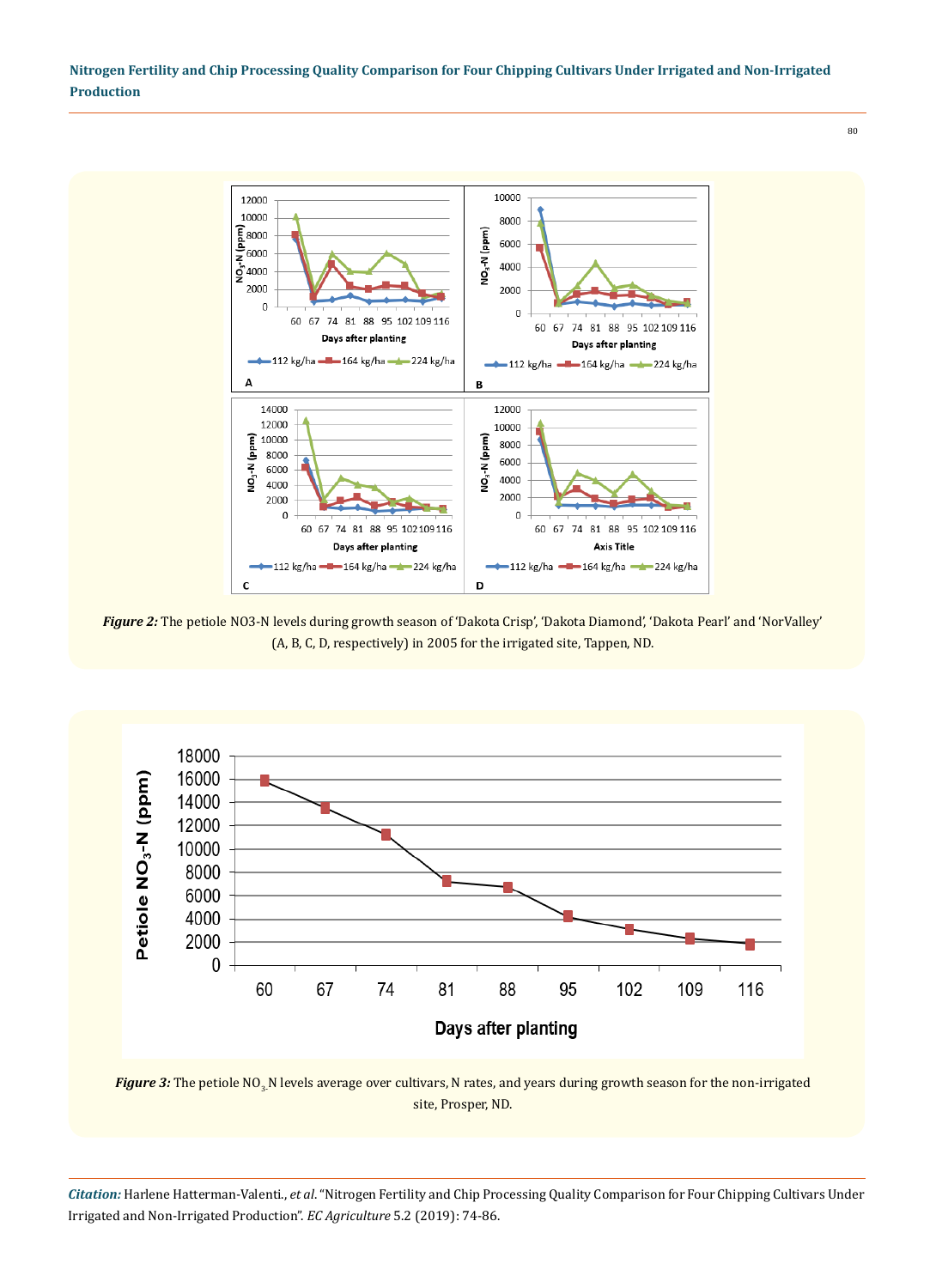#### **Sugar content and chip color at harvest**

In 2004, the interaction between cultivar and N rate was not significant for tuber sugar level and chip color. Cultivar influenced sucrose, and visible color, but not glucose level or Agtron value. As previously stated, chip color should be acceptable if the glucose content is 0.4  $mg/g$  FW, accompanied with a SR of 1.5 mg/g FW or less [13]. All cultivars at harvest had a glucose level much lower than the minimum chemical maturity level 0.4 mg/g fresh weight (Table 4). However, 'Dakota Diamond' had a significantly higher sucrose level than other cultivars, which was also slightly higher than the SR of 1.5 mg/g FW, indicating a lower potential for long term storage with regard to chip color. 'Dakota Crisp' tubers had a significantly lower sucrose level than other cultivars, indicating long-term storage potential compared to other cultivars due to reduced risk of high sucrose concentrations converted into glucose in storage. 'Dakota Diamond' had better chip color, according to the color chart, than 'Dakota Crisp' or 'Dakota Pearl' chips. However, the chip color visible grades averaged over nitrogen rates were all ≤ 4.0. The maximum acceptable chip color value according to industry standards [13] is < 4.0, so 'Dakota Pearl' chips would be considered marginally acceptable. Agtron values for all cultivars were at least 60, which were above the minimum acceptable color value of 50, according to industry standards and were considered excellent chip color [13]. This indicated that these four cultivars can be processed into chips with excellent chip color when they are chemically mature and that N rate did not influence sugar content or chip color.

| <b>Cultivar</b>  | <b>Sucrose Content</b> | <b>Glucose Content</b> | Chip Color <sup>1st</sup> | <b>Agtron Value<sup>2nd</sup></b> |
|------------------|------------------------|------------------------|---------------------------|-----------------------------------|
|                  | $-mg/g-$               | $-mg/g-$               | $-1$ to $10-$             | $-1$ to 100 $-$                   |
| Dakota Crisp     | $0.81c*$               | 0.01                   | 3.8a                      | 61                                |
| Dakota Diamond   | 1.57a                  | 0.02                   | 3.3 <sub>b</sub>          | 60                                |
| Dakota Pearl     | 1.25h                  | 0.02                   | 4.0a                      | 60                                |
| <b>NorValley</b> | 1.12 <sub>b</sub>      | 0.05                   | 3.6ab                     | 61                                |
| P-Value          | < 0.001                | 0.09                   | 0.02                      | 0.9                               |
| LSD              | 0.18                   | $NS**$                 | 0.4                       | NS                                |

*Table 4: Effect of cultivar on tuber sucrose and glucose levels, and chip color averaged over nitrogen rates at harvest, Tappen, ND, 2004. \*Means within a column followed by the same letter are not different at p = 0.05 for Fisher's Protected LSD test.* 

*\*\*NS means not significant.*

*1st Acceptable < 4.0.*

*2nd Excellent > 60, acceptable = 56 to 60, marginal 50 to 55, and rejected < 50.*

In 2005, cultivar had a significant influence on tuber sucrose and glucose levels. As in 2004, 'Dakota Diamond' had higher sucrose and glucose levels than the other cultivars, reinforcing its lower potential for long term storage when grown under similar conditions (Table 5). The higher sugar level of 'Dakota Diamond' may be attributed to its late maturity. With an extended growing period, the sugar level of 'Dakota Diamond' might be lower with the conversion of sugar into starch. 'Dakota Crisp' had similar sucrose and glucose content as 'Dakota Pearl' or 'NorValley'. The sugar levels of these three cultivars were lower than the maximum sugar level acceptable to process acceptable chip colors. Cultivar did not influence visible chip color or agtron values, even though the 'Dakota Diamond' chip color was just above the acceptable level of < 4.0.

*Citation:* Harlene Hatterman-Valenti., *et al*. "Nitrogen Fertility and Chip Processing Quality Comparison for Four Chipping Cultivars Under Irrigated and Non-Irrigated Production". *EC Agriculture* 5.2 (2019): 74-86.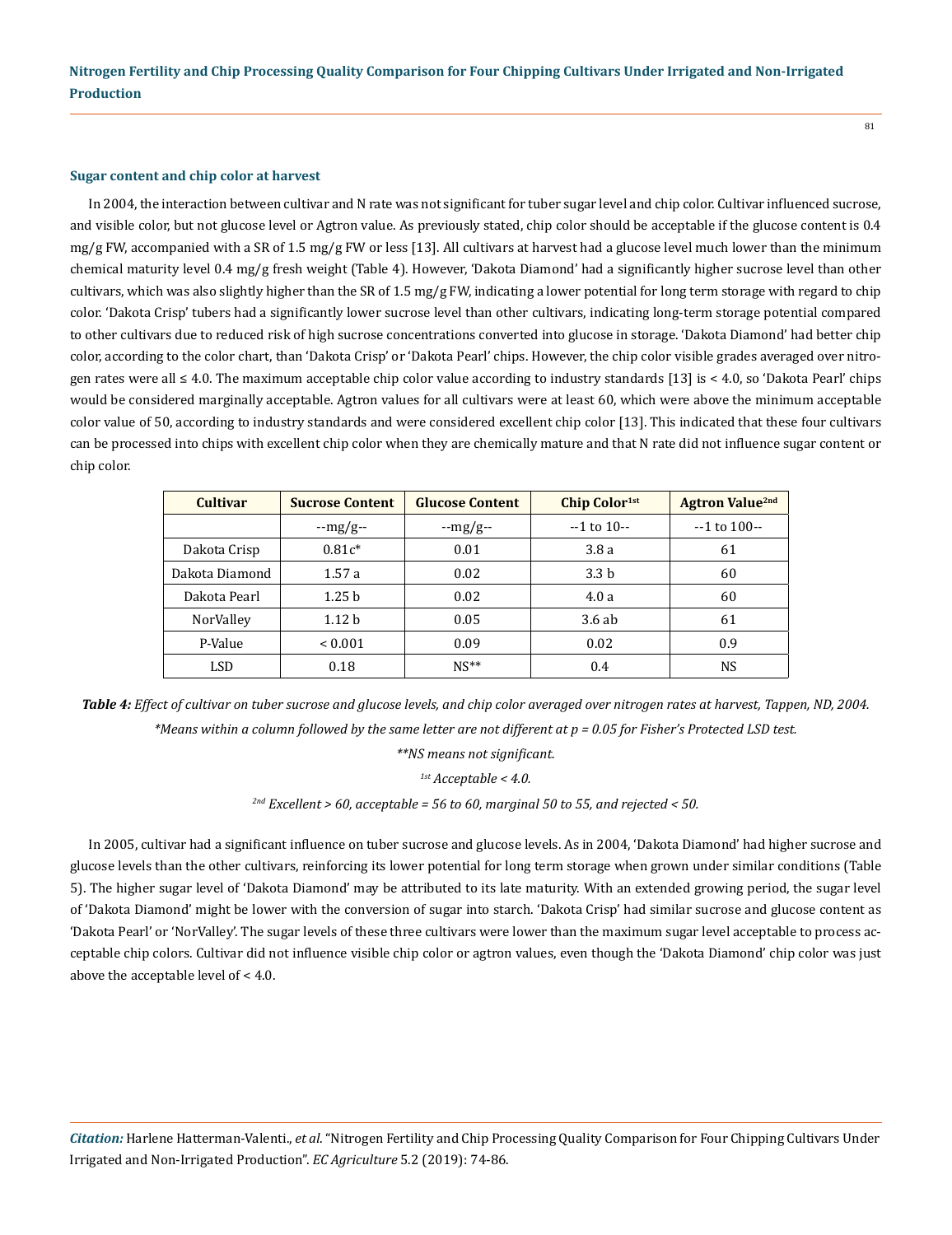| <b>Cultivar</b> | <b>Sucrose Content</b> | <b>Glucose Content</b> | Chip Color <sup>1st</sup> | <b>Agtron Value<sup>2nd</sup></b> |
|-----------------|------------------------|------------------------|---------------------------|-----------------------------------|
|                 | $-mg/g-$               | $-mg/g-$               | $-1$ to 10 $-$            | $-1$ to 100 $-$                   |
| Dakota Crisp    | $1.01 h*$              | 0.08 <sub>b</sub>      | 3.5                       | 60                                |
| Dakota Diamond  | 1.53a                  | 0.13a                  | 4.0                       | 59                                |
| Dakota Pearl    | 1.03 <sub>b</sub>      | 0.06 <sub>b</sub>      | 3.5                       | 61                                |
| NorValley       | 1.08 <sub>b</sub>      | $0.09$ ab              | 3.6                       | 60                                |
| P-Value         | < 0.001                | 0.01                   | 0.08                      | 0.8                               |
| LSD             | 0.27                   | 0.04                   | $NS**$                    | NS                                |

*Table 5: Effect of cultivar on tuber sucrose and glucose levels, and chip color averaged over nitrogen rates at harvest, Tappen, ND, 2005. \*Means within a column followed by the same letter are not different at p = 0.05 for Fisher's Protected LSD test.* 

*\*\*NS means not significant.*

*1st Acceptable < 4.0.*

*2nd Excellent > 60, acceptable = 56 to 60, marginal 50 to 55, and rejected < 50.*

## **Non-irrigated site**

The F test for homogeneity indicated that the two years were homogenous for total and marketable yield variables. Thus, combined yield analyses were conducted to compare cultivar, N rate, and their interaction effects. The combined analysis of the two-year study indicated that there was a significant two-way interaction between year and cultivar for tuber total yield and marketable yield. 'Dakota Crisp' and 'Dakota Diamond' had higher tuber total and marketable yields in 2004 (52.3 and 46.0; 51.6 and 45.1 T ha<sup>-1</sup>, respectively) compared to the other two cultivars (Table 6). However, in 2005, 'Dakota Crisp' had the highest tuber total and marketable yield, while 'Dakota Diamond' had the lowest yields. The low yield with 'Dakota Diamond' was unexpected, but may have resulted from frequent rainfall after planting. 'Dakota Crisp' had the highest total and marketable yields in both years, suggesting that even under quite variable environmental conditions, 'Dakota Crisp' should provide better economic returns with the same input under the non-irrigated growing system.

| Year    | Cultivar       | <b>Total Yield</b>                 | <b>Marketable Yield</b> |
|---------|----------------|------------------------------------|-------------------------|
|         |                | -t/ ha---------------<br>--------- |                         |
| 2004    | Dakota Crisp   | 52.3 $a*$                          | 46.0a                   |
|         | Dakota Diamond | 51.6 a                             | 45.1a                   |
|         | Dakota Pearl   | 44.8 hc                            | 40.3 h                  |
|         | NorValley      | 42.3c                              | 35.0c                   |
| 2005    | Dakota Crisp   | 47.7 ab                            | 36.6 b                  |
|         | Dakota Diamond | 37.0 d                             | 31.4 d                  |
|         | Dakota Pearl   | 41.2 cd                            | 33.9 cd                 |
|         | NorValley      | 45.5 b                             | 36.4 <sub>bc</sub>      |
| P-Value |                | < 0.001                            | < 0.001                 |
| LSD     |                | 4.2                                | 3.9                     |

*Table 6: Mean yield performance for cultivar average nitrogen rates in 2004 and 2005 at the non-irrigated site, Prosper, ND. \*Means within a column followed by the same letter are not different at p=0.05 based on Fisher's Protected LSD test.*

*Citation:* Harlene Hatterman-Valenti., *et al*. "Nitrogen Fertility and Chip Processing Quality Comparison for Four Chipping Cultivars Under Irrigated and Non-Irrigated Production". *EC Agriculture* 5.2 (2019): 74-86.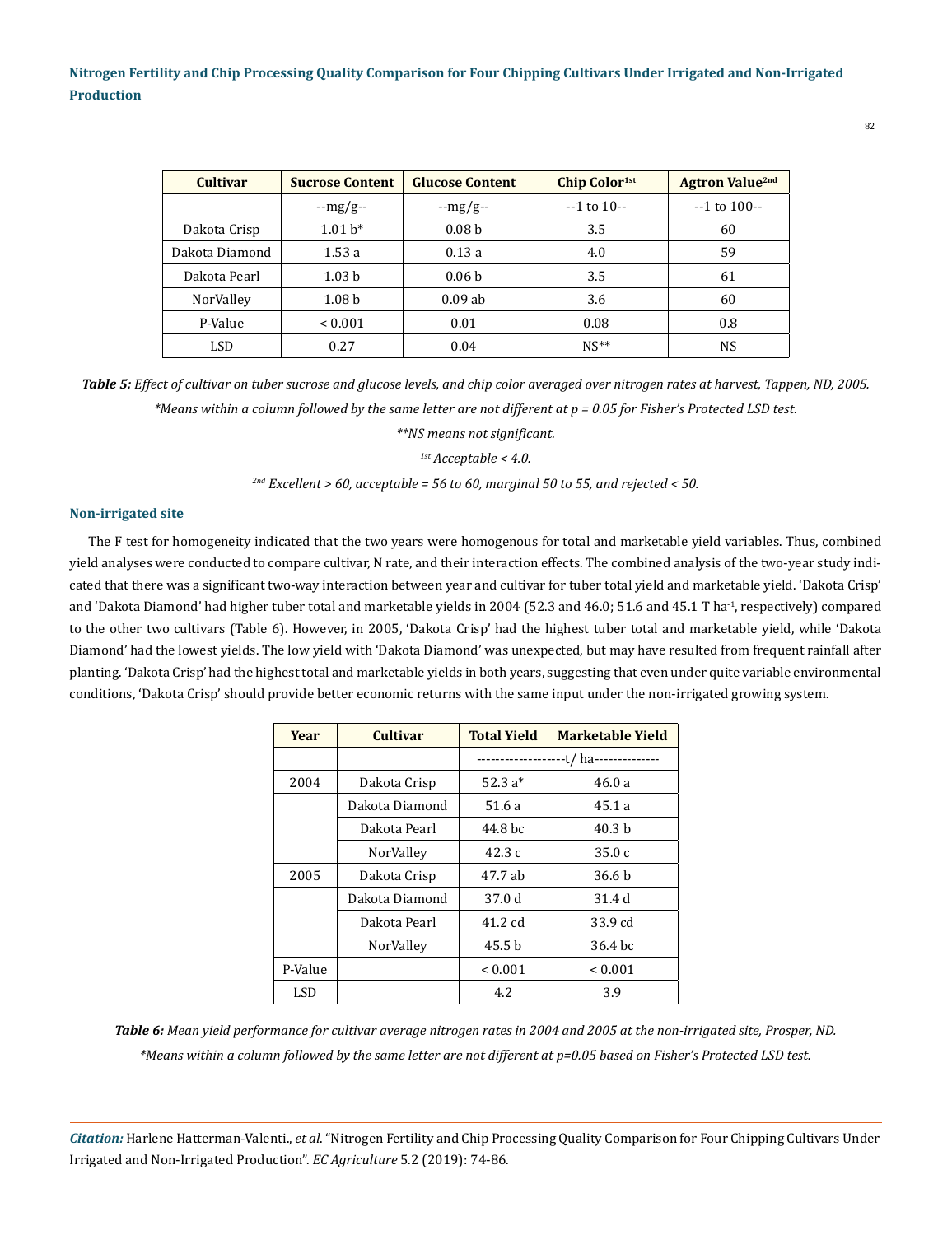Nitrogen rate did not influence tuber total yield or marketable yield. The total and marketable yields under each nitrogen rate averaged over cultivars were higher than 44.2 and 36.8 T ha<sup>-1</sup>, respectively. The lack of response to increasing N rates for yield was attributed to nutrient-holding capacity with the clay loam soil, which potentially reduced N leaching. The lowest N rate provided sufficient N for each cultivar to maximize their yield performance. Thus, in non-irrigated production with a clay loam soil, the N rate of 112 kg ha<sup>-1</sup> would be recommended to growers as sufficient N to maximize yield and maintain high tuber quality.

## **Specific gravity**

The F test for homogeneity indicated that the specific gravity data for these two years were not homogeneous, thus data were analyzed separately. In 2004, none of the variables tested influenced tuber specific gravity. In 2005, 'Dakota Diamond' and 'Dakota Pearl' had significantly higher specific gravity (1.094 and 1.090, respectively) than 'Dakota Crisp' or 'NorValley' (Table 3). Tubers from the low and medium N rates of 112 kg ha<sup>-1</sup> and 168 Kg ha<sup>-1</sup> had greater specific gravity compared to the highest nitrogen rate of 224 kg ha<sup>-1</sup> (Table 7). This was consistent with previous research and reinforced conclusions that excess nitrogen reduces tuber specific gravity [5].

| Nitrogen rate   | <b>Specific gravity</b> |
|-----------------|-------------------------|
| $Kg$ ha $^{-1}$ |                         |
| 112             | $1.088a*$               |
| 168             | 1.088 a                 |
| 224             | 1.085h                  |
| P-Value         | 0.012                   |
| LSD             | 0.002                   |

*Table 7: Effect of nitrogen rate on tuber specific gravity, averaged over cultivar at the non-irrigated site, Prosper, ND, 2005. \*Means within a column followed by the same letter are not different at p = 0.05 based on Fisher's Protected LSD test.*

#### **Petiole nitrate-nitrogen level**

The F test for homogeneity indicated that the results were homogeneous, thus combined analyses across years were conducted. There were no significant differences for petiole NO<sub>3</sub>-N level among the main factor cultivar or N rate, indicating the same N management strategy with a N rate at  $112$  kg ha<sup>-1</sup> should be applied for these four cultivars to maximize yields.

In both years, petiole NO<sub>3</sub>-N levels averaged over N rate and cultivar kept decreasing from 60 DAP with only a slight horizontal level at 81 to 88 DAP, which might be attributed to the active N uptake during the tuber bulking stage. The results showed that at 60 DAP, the petiole NO<sub>3</sub>-N level was above 18,000 ppm in 2004 and approximately 13,000 ppm in 2005. The different petiole NO<sub>3</sub>-N levels in the two years were attributed to the heavy rainfall after planting in 2005, which may have also lowered yields in 2005, compared with 2004. In both years, the petiole NO<sub>3</sub>-N levels decreased to approximately 2000 ppm by the tuber maturation stage.

#### **Sugar content and chip color at harvest**

The F test for homogeneity indicated that the sugar content and chip color data for these two years were not homogeneous; therefore, data were analyzed separately.

In 2004, only cultivar influenced some of the chip quality variables measured. However, cultivar did not affect the tuber sucrose level at harvest (Table 8). The sucrose levels of all four cultivars were slightly higher than when grown under the irrigated production and above the SR of 1.5 mg/g FW, with the exception of 'Dakota Crisp'. Cultivar significantly influenced tuber glucose level, chip visible color, and Agtron value. As with irrigated production, 'Dakota Crisp' under non-irrigated production had the lowest glucose level (0.08 mg/g)

*Citation:* Harlene Hatterman-Valenti., *et al*. "Nitrogen Fertility and Chip Processing Quality Comparison for Four Chipping Cultivars Under Irrigated and Non-Irrigated Production". *EC Agriculture* 5.2 (2019): 74-86.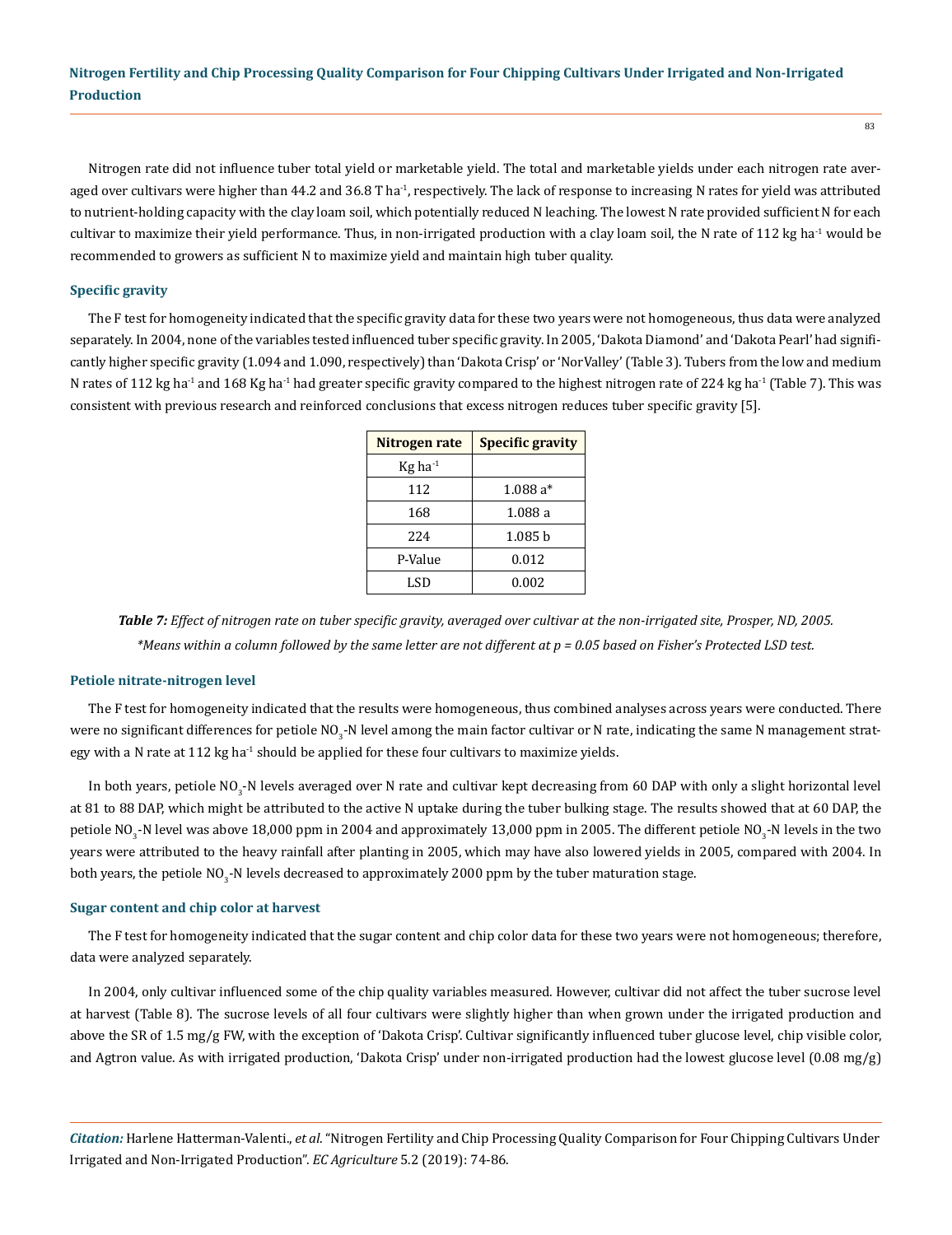with better chip color performance than other three cultivars. The glucose levels of the other three cultivars were higher, but with the exception of 'NorValley', still lower than 0.40 mg/g FW, the maximum level to produce acceptable chip color [13]. Chip color for the four cultivars were lower than 4.0 (industry maximum level acceptable chip color), and Agtron values were all acceptable except the 'NorValley' chip color Agtron value was 54, which is within the marginal range (50-55). This was not expected as Wang., *et al.* [19] showed how mild environmental stresses with chipping cultivars resulted in higher reducing sugar levels and darker chips.

| <b>Cultivar</b> | <b>Sucrose Content</b> | <b>Glucose Content</b> | <b>Chip Color</b> <sup>1st</sup> | <b>Agtron Value<sup>2nd</sup></b> |
|-----------------|------------------------|------------------------|----------------------------------|-----------------------------------|
|                 | $-mg/g-$               | $-mg/g-$               | $-1$ to $10-$                    | $-1$ to 100 $-$                   |
| Dakota Crisp    | 1.47                   | $0.08h^{**}$           | 3.4 <sub>b</sub>                 | 57 a                              |
| Dakota Diamond  | 1.71                   | 0.20ab                 | 3.9a                             | 56 ab                             |
| Dakota Pearl    | 1.83                   | 0.34a                  | 3.9a                             | 56 a                              |
| NorValley       | 1.64                   | 0.45a                  | 3.9a                             | 54 b                              |
| P-Value         | 0.404                  | 0.043                  | 0.046                            | 0.019                             |
| LSD             | $NS^*$                 | 0.26                   | 0.4                              | 1.3                               |

*Table 8: Effect of cultivar on sucrose, glucose level, chip color, and agtron value at harvest for the non-irrigated site, Prosper, ND, 2004. \*NS means not significant.*

*\*\*Means within a column followed by the same letter are not different at p = 0.05 for Fisher's Protected LSD test.*

*1st Acceptable < 4.0.*

*2nd Excellent > 60, acceptable = 56 to 60, marginal 50 to 55, and rejected < 50.*

In 2005, there was significant differences for sucrose and glucose levels among cultivars. 'Dakota Crisp' had significantly lower sucrose and glucose levels than 'Dakota Diamond', reinforcing its potential for long term storage under the same growing conditions (Table 9). 'Dakota Pearl' and 'NorValley' had similar glucose levels as 'Dakota Crisp', resulting in the similar chip color. The results reinforced that the higher sugar level of 'Dakota Diamond' may be attributed to its late maturity.

| <b>Cultivar</b> | <b>Sucrose Content</b> | <b>Glucose Content</b> | Visual Chip Color <sup>1st</sup> | <b>Agtron Value<sup>2nd</sup></b> |
|-----------------|------------------------|------------------------|----------------------------------|-----------------------------------|
|                 | mg/g                   | mg/g                   | $1 - 10$                         | $1 - 100$                         |
| Dakota Crisp    | $1.28 h*$              | 0.29 <sub>b</sub>      | 3.5                              | 57                                |
| Dakota Diamond  | 1.52a                  | 0.47a                  | 4.0                              | 55                                |
| Dakota Pearl    | 1.34 <sub>b</sub>      | 0.25 <sub>b</sub>      | 3.6                              | 56                                |
| NorValley       | 1.08c                  | 0.23 <sub>b</sub>      | 3.4                              | 57                                |
| P-Value         | 0.006                  | 0.006                  | 0.06                             | 0.056                             |
| LSD             | 0.17                   | 0.15                   | $NS**$                           | NS                                |

*Table 9: Effect of cultivar on sucrose, glucose level, visual chip color, and agtron value at harvest for the non-irrigated site, Prosper, ND, 2005.*

*\*\*NS means not significant.*

*\*Means within a column followed by the same letter are not different at p = 0.05 based on Fisher's Protected LSD test.*

*1st Acceptable < 4.0.*

*2nd Excellent > 60, acceptable = 56 to 60, marginal 50 to 55, and rejected < 50.*

*Citation:* Harlene Hatterman-Valenti., *et al*. "Nitrogen Fertility and Chip Processing Quality Comparison for Four Chipping Cultivars Under Irrigated and Non-Irrigated Production". *EC Agriculture* 5.2 (2019): 74-86.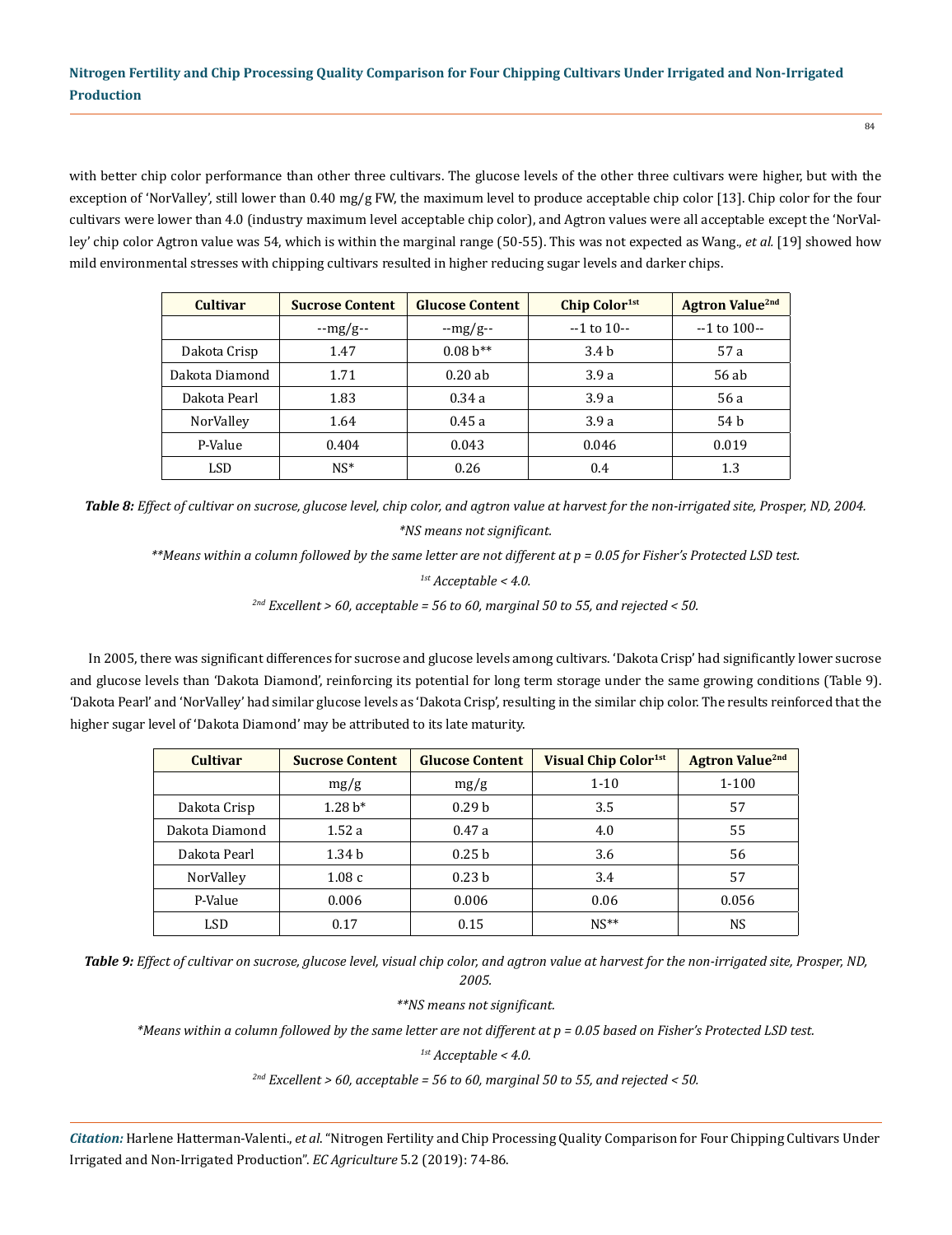#### **Conclusion**

The purpose of this research was to investigate the N management strategies for two recently introduced chipping potato cultivars (Dakota Crisp and Dakota Diamond) with two commercial standard cultivars (Dakota Pearl and NorValley) under irrigated and nonirrigated production conditions. The results indicated that the N rate 224 kg ha<sup>-1</sup> or higher and N rate 112 kg ha<sup>-1</sup> are recommended for these four cultivars grown under irrigated and non-irrigated production, respectively. Of these four cultivars, 'Dakota Crisp' can produce high marketable yields with high specific gravity. The higher marketable yields of 'Dakota Crisp' also indicated a better economic return compared to 'Dakota Diamond', 'Dakota Pearl', and 'NorValley'. Continued research should investigate N application timing and application method to increase the N use efficiency especially for the irrigated production system.

The sugar content of 'Dakota Crisp' was generally lower than other cultivars under both production systems, indicating the chipping potential of this cultivar under long-term storage. Further research should investigate the sugar development of each cultivar under cold temperatures during long-term storage to evaluate the storage profiles of these cultivars.

#### **Acknowledgements**

The authors gratefully acknowledge the assistance of Paul Mayland, Collin Auwarter, Carrie Schumacher, Lisa Duppong, and Deborah Willard. The authors also gratefully acknowledge the review assistance of Dr. Kirk Howatt.

#### **Conflict of Interest**

No conflict of interest occurred.

### **Bibliography**

- 1. [NPC. "National Potato Council Potato Statistical Yearbook" \(2018\).](http://nationalpotatocouncil.org/files/8415/3315/3604/2018_NPC_Statistical_Yearbook.pdf)
- 2. [Westermann DT. "Nutritional Requirements of Potatoes".](https://link.springer.com/article/10.1007/BF02871960) *American Journal of Potato Research* 82.4 (2005): 301-307.
- 3. [Westermann DT. "Fertility management". In: R.C. Rowe \(ed\), Potato Health Management, The American Phytopathological Society, St.](https://www.apsnet.org/apsstore/Documents/aps-catalog-16.pdf)  [Paul. MN \(1993\): 77-86.](https://www.apsnet.org/apsstore/Documents/aps-catalog-16.pdf)
- 4. [Westermann DT and JR Davis. "Potato Nutritional Management Changes and Challenges into the Next Century".](https://link.springer.com/article/10.1007/BF02853817) *American Potato Journal* [69.11 \(1992\): 753-767.](https://link.springer.com/article/10.1007/BF02853817)
- 5. Belanger G., *et al*[. "Nitrogen Fertilization and Irrigation Affects Tuber Characteristics of Two Potato Cultivars".](https://link.springer.com/article/10.1007/BF02986360) *American Journal of Potato Research* [79.4 \(2002\): 269-279.](https://link.springer.com/article/10.1007/BF02986360)
- 6. Johnson CL., *et al*[. "Petiole NO3-N sufficiency curves in newly developed potato cultivars". Winter Commodity Schools, Proceedings](https://www.researchgate.net/publication/285312306_Petiole_NO3-N_sufficiency_curves_in_newly_developed_potato_cultivars) [\(1995\): 209-216.](https://www.researchgate.net/publication/285312306_Petiole_NO3-N_sufficiency_curves_in_newly_developed_potato_cultivars)
- 7. [Dow AI and S Roberts. "Proposal: Critical Nutrient Ranges for Crop Diagnosis".](https://dl.sciencesocieties.org/publications/aj/abstracts/74/2/AJ0740020401) *Agronomy Journal* 74.2 (1982): 401-403.
- 8. [Hughes JC and TJ Fuller. "Fluctuations in Sugars in Cv. Record during Extended Storage at 10 Degrees Celsius".](http://agris.fao.org/agris-search/search.do;jsessionid=9EAED0A95F127AF79226C86576846982?request_locale=en&recordID=XE8482917&sourceQuery=&query=&sortField=&sortOrder=&agrovocString=&advQuery=¢erString=&enableField=) *Potato Research* 27.3 [\(1984\): 229-236.](http://agris.fao.org/agris-search/search.do;jsessionid=9EAED0A95F127AF79226C86576846982?request_locale=en&recordID=XE8482917&sourceQuery=&query=&sortField=&sortOrder=&agrovocString=&advQuery=¢erString=&enableField=)
- 9. Sowokinos JR and DA Preston. "Principle and Application of Sucrose Rating (SR) Analysis". Red River Valley Potato Facts 100 (1987): 1-4.
- 10. [Fick RJ and RC Brook. "Threshold Sugar Concentrations in Snowden Potatoes during Storage".](https://link.springer.com/article/10.1007/BF02910010) *American Journal of Potato Research* [76.6 \(1999\): 357-362.](https://link.springer.com/article/10.1007/BF02910010)

*Citation:* Harlene Hatterman-Valenti., *et al*. "Nitrogen Fertility and Chip Processing Quality Comparison for Four Chipping Cultivars Under Irrigated and Non-Irrigated Production". *EC Agriculture* 5.2 (2019): 74-86.